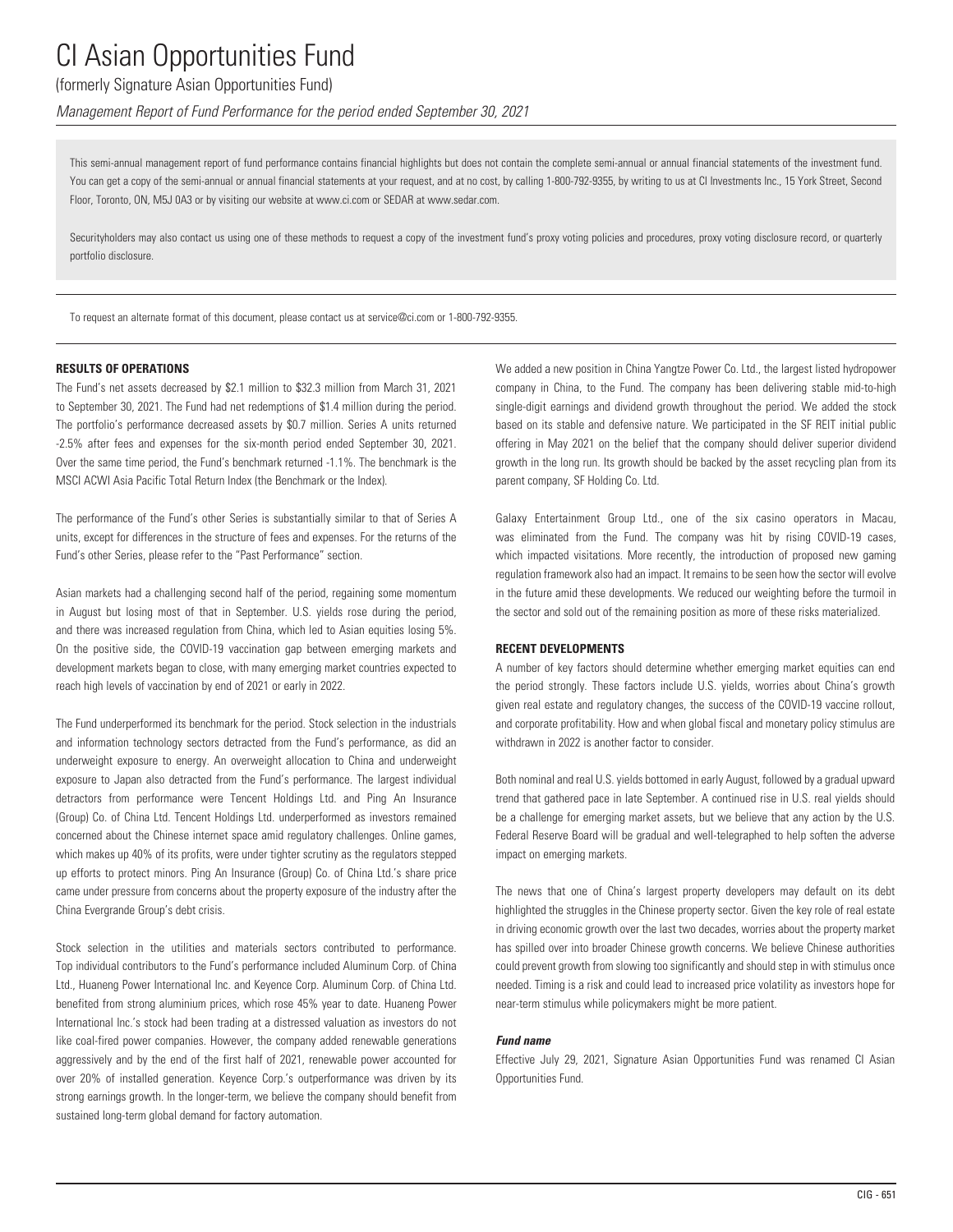(formerly Signature Asian Opportunities Fund)

*Management Report of Fund Performance for the period ended September 30, 2021*

### *Registered office address*

Effective on or about August 1, 2021, the Fund's registered office address changed from 2 Queen Street East, Twentieth Floor, Toronto, Ontario, M5C 3G7 to 15 York Street, Second Floor, Toronto, Ontario M5J 0A3.

## **RELATED PARTY TRANSACTIONS**

### *Manager, Portfolio Advisor, Trustee and Registrar*

CI Investments Inc. is the Manager, Portfolio Advisor, Trustee and Registrar of the Fund. CI Investments Inc. is a subsidiary of CI Financial Corp. The Manager, in consideration for management fees, provides management services required in the day-to-day operations of the Fund. The Manager bears all of the operating expenses of the Fund (other than taxes, borrowing costs and new governmental fees) in return for an administration fee.

Management fee and administration fee rates as at September 30, 2021, for each of the Series are shown below:

|                     | <b>Annual management</b><br>fee rate $(\% )$ | <b>Annual administration</b><br>fee rate $(\% )$ |
|---------------------|----------------------------------------------|--------------------------------------------------|
| <b>Series A</b>     | 2.000                                        | 0.22                                             |
| <b>Series E</b>     | 1.950                                        | 0.15                                             |
| <b>Series EF</b>    | 0.950                                        | 0.15                                             |
| <b>Series F</b>     | 1.000                                        | 0.22                                             |
| Series I            | Paid directly by investor                    | Paid directly by investor                        |
| Series <sub>0</sub> | Paid directly by investor                    | 0.15                                             |
| <b>Series P</b>     | Paid directly by investor                    | 0.22                                             |

The Manager received \$0.3 million in management fees and \$0.03 million in administration fees for the period.

### *Management Fees*

Approximately 27% of total management fees were used to pay for sales and trailing commissions. The remaining 73% of management fees were used to pay for investment management and other general administration.

### *Inter Fund Trading*

Inter fund trading occurs when a Fund purchases or sells a security of any issuer from or to another Fund managed by the Manager. These transactions are executed through market intermediaries and under prevailing market terms and conditions. The Independent Review Committee (IRC) reviews such transactions during scheduled meetings. During the period ended September 30, 2021, the Fund executed inter fund trades.

### *Independent Review Committee*

The Fund has received standing instructions from the Fund's IRC to make or hold an investment in the security of an issuer related to the Manager.

The applicable standing instructions require, amongst others, that related party transactions be conducted in accordance with the Manager's policies and procedures and applicable law and that the Manager advise the IRC of any material breach of such policies. The Manager's policies require that investment decisions in respect of related party transactions (a) are free from any influence by an entity related to the Manager and without taking into account any consideration relevant to an entity related to the Manager; (b) represent the business judgment of the Manager, uninfluenced by considerations other than the best interests of the Fund; and (c) do not exceed the limitations of the applicable legislation. Quarterly, the IRC reviews reports which assess compliance with applicable CI policies. Annually, the IRC reviews reports describing each instance that the Manager acted in reliance on the standing instructions noted above.

The Fund relied on the IRC's standing instructions regarding related party transactions during this reporting period.

Except as otherwise noted above, the Fund was not a party to any related party transactions during the period ended September 30, 2021.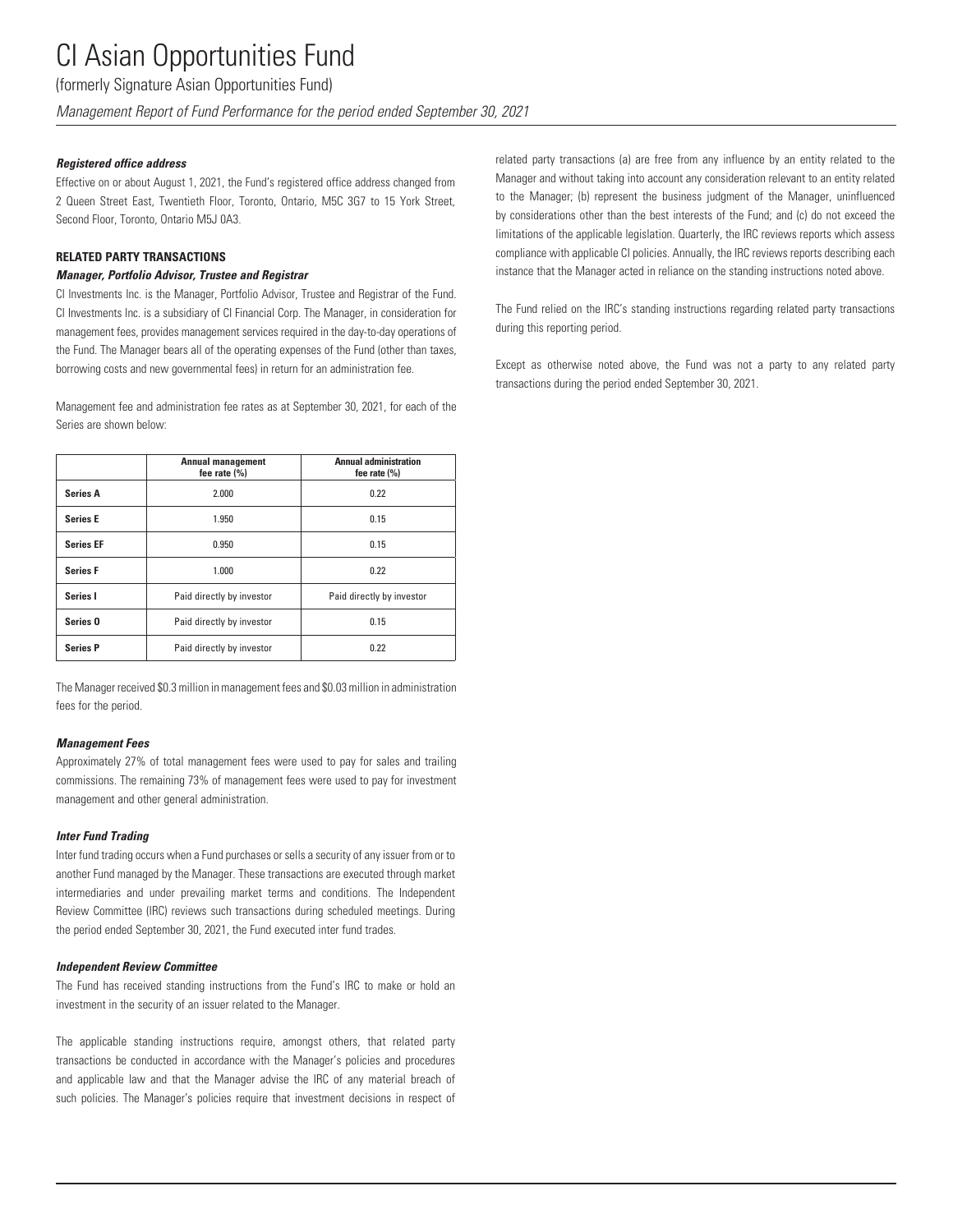(formerly Signature Asian Opportunities Fund)

*Management Report of Fund Performance for the period ended September 30, 2021*

## **FINANCIAL HIGHLIGHTS**

The following tables show selected key financial information about the Fund and are intended to help you understand the Fund's financial performance for the past six periods, as applicable.

| Net Assets per Unit (\$) <sup>(1)(2)(4)*</sup> |                                                            |                  |                                                   | Increase (decrease) from operations:            |                                     |                                                                              |                                                              |                          | <b>Distributions:</b> |                                                      |                          |                                                                          |
|------------------------------------------------|------------------------------------------------------------|------------------|---------------------------------------------------|-------------------------------------------------|-------------------------------------|------------------------------------------------------------------------------|--------------------------------------------------------------|--------------------------|-----------------------|------------------------------------------------------|--------------------------|--------------------------------------------------------------------------|
|                                                | Net assets at<br>the beginning<br>of period <sup>(2)</sup> | Total<br>revenue | Total<br>expenses<br>(excluding<br>distributions) | Realized<br>gains<br>(losses) for<br>the period | gains<br>(losses) for<br>the period | Unrealized Total increase<br>(decrease)<br>from<br>operations <sup>(2)</sup> | From net<br>investment<br>income<br>(excluding<br>dividends) | From<br>dividends        | From<br>capital       | gains Return of capital distributions <sup>2.3</sup> | <b>Total</b>             | <b>Net assets</b><br>at the end of<br>the period<br>shown <sup>(2)</sup> |
|                                                | \$                                                         | \$               | \$                                                | \$                                              | \$                                  | \$                                                                           | \$                                                           | \$                       | \$                    | \$                                                   | \$                       | \$                                                                       |
| <b>Series A</b>                                |                                                            |                  |                                                   |                                                 |                                     |                                                                              |                                                              |                          |                       |                                                      |                          |                                                                          |
|                                                | Commencement of operations October 30, 1981                |                  |                                                   |                                                 |                                     |                                                                              |                                                              |                          |                       |                                                      |                          |                                                                          |
| Sept. 30, 2021                                 | 24.80                                                      | 0.36             | (0.31)                                            | 1.46                                            | (2.10)                              | (0.59)                                                                       |                                                              |                          |                       |                                                      |                          | 24.19                                                                    |
| Mar. 31, 2021                                  | 17.17                                                      | 0.35             | (0.55)                                            | 3.74                                            | 3.92                                | 7.46                                                                         |                                                              |                          |                       |                                                      | $\overline{\phantom{a}}$ | 24.80                                                                    |
| Mar. 31, 2020                                  | 18.50                                                      | 0.40             | (0.45)                                            | 0.46                                            | (1.41)                              | (1.00)                                                                       | (0.03)                                                       |                          |                       |                                                      | (0.03)                   | 17.17                                                                    |
| Mar. 31, 2019                                  | 19.49                                                      | 0.59             | (0.45)                                            | 1.37                                            | (2.60)                              | (1.09)                                                                       | (0.14)                                                       |                          |                       |                                                      | (0.14)                   | 18.50                                                                    |
| Mar. 31, 2018                                  | 17.70                                                      | 0.50             | (0.46)                                            | 1.58                                            | 0.25                                | 1.87                                                                         | (0.04)                                                       |                          |                       |                                                      | (0.04)                   | 19.49                                                                    |
| Mar. 31, 2017                                  | 15.65                                                      | 0.49             | (0.40)                                            | 0.97                                            | 0.94                                | 2.00                                                                         | (0.11)                                                       |                          |                       |                                                      | (0.11)                   | 17.70                                                                    |
|                                                |                                                            |                  |                                                   |                                                 |                                     |                                                                              |                                                              |                          |                       |                                                      |                          |                                                                          |
| <b>Series E</b>                                |                                                            |                  |                                                   |                                                 |                                     |                                                                              |                                                              |                          |                       |                                                      |                          |                                                                          |
| Commencement of operations August 04, 2015     |                                                            |                  |                                                   |                                                 |                                     |                                                                              |                                                              |                          |                       |                                                      |                          |                                                                          |
| Sept. 30, 2021                                 | 14.69                                                      | 0.24             | (0.18)                                            | 0.88                                            | (1.26)                              | (0.32)                                                                       |                                                              |                          |                       |                                                      |                          | 14.33                                                                    |
| Mar. 31, 2021                                  | 10.16                                                      | 0.25             | (0.30)                                            | 2.14                                            | 2.04                                | 4.13                                                                         |                                                              |                          |                       |                                                      | $\overline{\phantom{a}}$ | 14.69                                                                    |
| Mar. 31, 2020                                  | 10.94                                                      | 0.25             | (0.25)                                            | 0.24                                            | (0.87)                              | (0.63)                                                                       | (0.03)                                                       |                          |                       |                                                      | (0.03)                   | 10.16                                                                    |
| Mar. 31, 2019                                  | 11.53                                                      | 0.37             | (0.26)                                            | 0.77                                            | (1.47)                              | (0.59)                                                                       | (0.09)                                                       |                          |                       |                                                      | (0.09)                   | 10.94                                                                    |
| Mar. 31, 2018                                  | 10.47                                                      | 0.27             | (0.26)                                            | 0.78                                            | 0.25                                | 1.04                                                                         | (0.04)                                                       |                          |                       |                                                      | (0.04)                   | 11.53                                                                    |
| Mar. 31, 2017                                  | 9.26                                                       | 0.29             | (0.23)                                            | 0.63                                            | 0.65                                | 1.34                                                                         | (0.07)                                                       |                          |                       |                                                      | (0.07)                   | 10.47                                                                    |
| <b>Series EF</b>                               |                                                            |                  |                                                   |                                                 |                                     |                                                                              |                                                              |                          |                       |                                                      |                          |                                                                          |
| Commencement of operations August 04, 2015     |                                                            |                  |                                                   |                                                 |                                     |                                                                              |                                                              |                          |                       |                                                      |                          |                                                                          |
| Sept. 30, 2021                                 | 14.77                                                      | 0.21             | (0.11)                                            | 0.88                                            | (1.27)                              | (0.29)                                                                       |                                                              |                          |                       |                                                      |                          | 14.48                                                                    |
| Mar. 31, 2021                                  | 10.11                                                      | 0.21             | (0.15)                                            | 0.58                                            | 5.31                                | 5.95                                                                         |                                                              |                          |                       |                                                      | $\overline{\phantom{a}}$ | 14.77                                                                    |
| Mar. 31, 2020                                  | 10.89                                                      | 0.25             | (0.14)                                            | 0.25                                            | (0.99)                              | (0.63)                                                                       | (0.15)                                                       |                          |                       |                                                      | (0.15)                   | 10.11                                                                    |
| Mar. 31, 2019                                  | 11.48                                                      | 0.36             | (0.14)                                            | 0.87                                            | (1.44)                              | (0.35)                                                                       | (0.20)                                                       |                          |                       |                                                      | (0.20)                   | 10.89                                                                    |
| Mar. 31, 2018                                  | 10.43                                                      | 0.29             | (0.14)                                            | 0.92                                            | 0.43                                | 1.50                                                                         | (0.16)                                                       |                          |                       |                                                      | (0.16)                   | 11.48                                                                    |
| Mar. 31, 2017                                  | 9.22                                                       | 0.29             | (0.12)                                            | 0.77                                            | 0.73                                | 1.67                                                                         | (0.18)                                                       |                          |                       |                                                      | (0.18)                   | 10.43                                                                    |
|                                                |                                                            |                  |                                                   |                                                 |                                     |                                                                              |                                                              |                          |                       |                                                      |                          |                                                                          |
| Series F                                       |                                                            |                  |                                                   |                                                 |                                     |                                                                              |                                                              |                          |                       |                                                      |                          |                                                                          |
| Commencement of operations August 08, 2000     |                                                            |                  |                                                   |                                                 |                                     |                                                                              |                                                              |                          |                       |                                                      |                          |                                                                          |
| Sept. 30, 2021                                 | 16.33                                                      | 0.24             | (0.11)                                            | 0.97                                            | (1.38)                              | (0.28)                                                                       |                                                              |                          |                       |                                                      |                          | 16.02                                                                    |
| Mar. 31, 2021                                  | 11.18                                                      | 0.24             | (0.20)                                            | 2.69                                            | 1.39                                | 4.12                                                                         |                                                              |                          |                       |                                                      |                          | 16.33                                                                    |
| Mar. 31, 2020                                  | 12.05                                                      | 0.27             | (0.16)                                            | 0.23                                            | (1.09)                              | (0.75)                                                                       | (0.16)                                                       |                          |                       |                                                      | (0.16)                   | 11.18                                                                    |
| Mar. 31, 2019                                  | 12.69                                                      | 0.38             | (0.16)                                            | 0.95                                            | (1.58)                              | (0.41)                                                                       | (0.22)                                                       |                          |                       |                                                      | (0.22)                   | 12.05                                                                    |
| Mar. 31, 2018                                  | 11.53                                                      | 0.32             | (0.16)                                            | 0.99                                            | 0.09                                | 1.24                                                                         | (0.16)                                                       |                          |                       |                                                      | (0.16)                   | 12.69                                                                    |
| Mar. 31, 2017                                  | 10.20                                                      | 0.31             | (0.14)                                            | 0.72                                            | 0.66                                | 1.55                                                                         | (0.19)                                                       |                          |                       |                                                      | (0.19)                   | 11.53                                                                    |
| Series I                                       |                                                            |                  |                                                   |                                                 |                                     |                                                                              |                                                              |                          |                       |                                                      |                          |                                                                          |
|                                                | Commencement of operations December 17, 2001               |                  |                                                   |                                                 |                                     |                                                                              |                                                              |                          |                       |                                                      |                          |                                                                          |
| Sept. 30, 2021                                 | 24.90                                                      | 0.35             | (0.01)                                            | 1.46                                            | (2.17)                              | (0.37)                                                                       |                                                              |                          |                       |                                                      |                          | 24.59                                                                    |
| Mar. 31, 2021                                  | 16.83                                                      | 0.34             | (0.01)                                            | 3.96                                            | 3.09                                | 7.38                                                                         |                                                              |                          |                       |                                                      |                          | 24.90                                                                    |
| Mar. 31, 2020                                  | 18.13                                                      | 0.40             |                                                   | 0.40                                            | (1.56)                              | (0.76)                                                                       | (0.49)                                                       |                          |                       |                                                      | (0.49)                   | 16.83                                                                    |
| Mar. 31, 2019                                  | 19.11                                                      | 0.60             |                                                   | 1.23                                            | (2.60)                              | (0.77)                                                                       | (0.56)                                                       |                          |                       |                                                      | (0.56)                   | 18.13                                                                    |
| Mar. 31, 2018                                  | 17.36                                                      | 0.49             |                                                   | 1.45                                            | 0.22                                | 2.16                                                                         | (0.51)                                                       |                          |                       |                                                      | (0.51)                   | 19.11                                                                    |
| Mar. 31, 2017                                  | 15.36                                                      | 0.45             |                                                   | 1.12                                            | 2.63                                | 4.20                                                                         | (0.51)                                                       |                          |                       |                                                      | (0.51)                   | 17.36                                                                    |
|                                                |                                                            |                  |                                                   |                                                 |                                     |                                                                              |                                                              |                          |                       |                                                      |                          |                                                                          |
| Series <sub>0</sub>                            |                                                            |                  |                                                   |                                                 |                                     |                                                                              |                                                              |                          |                       |                                                      |                          |                                                                          |
| Commencement of operations July 30, 2013       |                                                            |                  |                                                   |                                                 |                                     |                                                                              |                                                              |                          |                       |                                                      |                          |                                                                          |
| Sept. 30, 2021                                 | 19.49                                                      | 0.28             | (0.02)                                            | 1.15                                            | (1.67)                              | (0.26)                                                                       |                                                              |                          |                       |                                                      | $\overline{\phantom{a}}$ | 19.23                                                                    |
| Mar. 31, 2021                                  | 13.20                                                      | 0.27             | (0.03)                                            | $3.00\,$                                        | 2.63                                | 5.87                                                                         |                                                              |                          |                       |                                                      |                          | 19.49                                                                    |
| Mar. 31, 2020<br>Mar. 31, 2019                 | 14.22                                                      | 0.31             | (0.02)                                            | 0.33                                            | (0.96)                              | (0.34)                                                                       | (0.36)                                                       |                          |                       |                                                      | (0.36)                   | 13.20                                                                    |
| Mar. 31, 2018                                  | 14.99<br>13.62                                             | 0.45<br>0.35     | (0.02)<br>(0.02)                                  | 1.18<br>1.03                                    | (1.86)<br>0.16                      | (0.25)<br>1.52                                                               | (0.42)<br>(0.37)                                             |                          |                       |                                                      | (0.42)<br>(0.37)         | 14.22<br>14.99                                                           |
| Mar. 31, 2017                                  | 12.05                                                      | 0.46             | (0.02)                                            | 0.04                                            | 1.89                                | 2.37                                                                         | (0.38)                                                       | $\overline{\phantom{a}}$ |                       | $\overline{\phantom{a}}$                             | (0.38)                   | 13.62                                                                    |
|                                                |                                                            |                  |                                                   |                                                 |                                     |                                                                              |                                                              |                          |                       |                                                      |                          |                                                                          |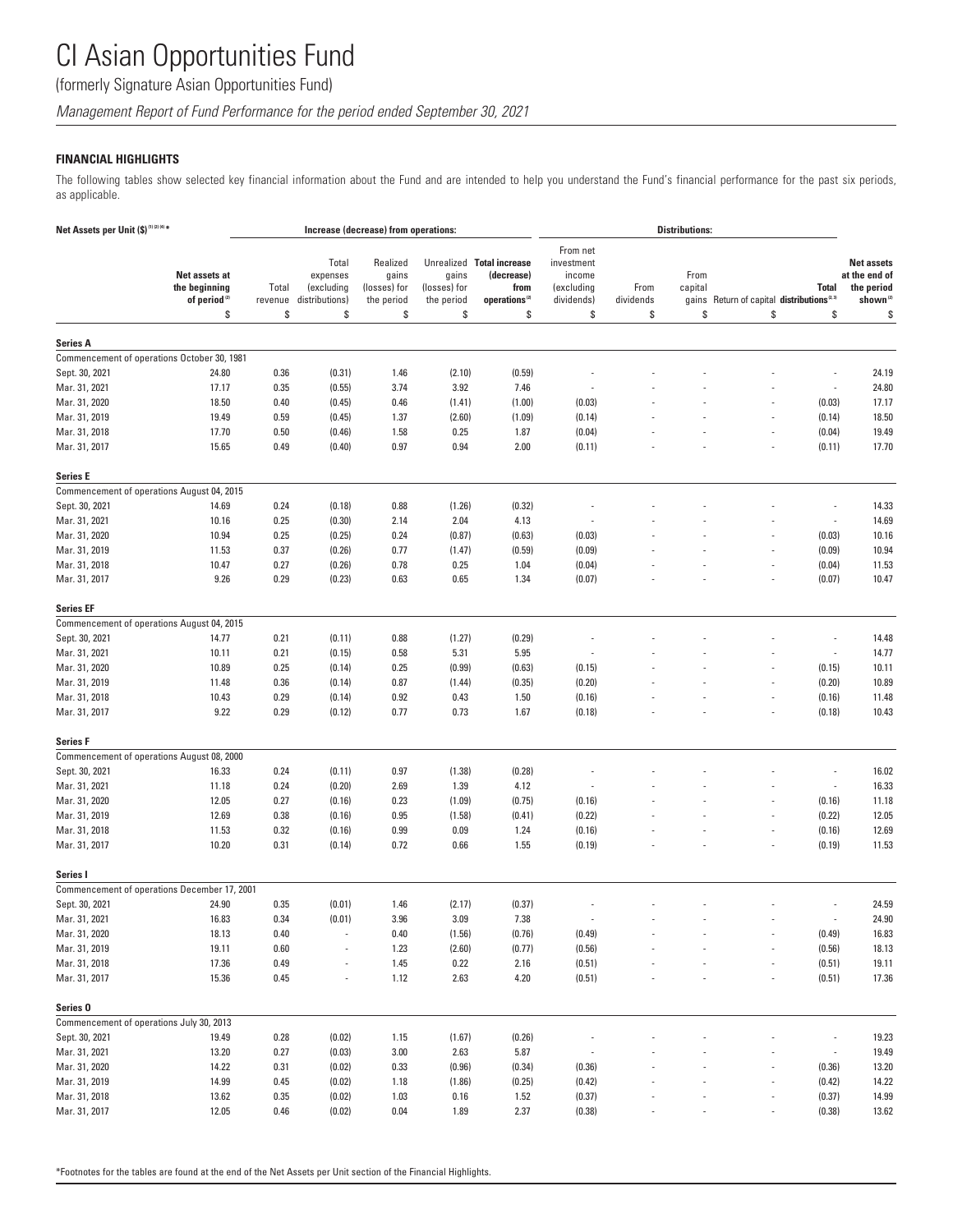(formerly Signature Asian Opportunities Fund)

*Management Report of Fund Performance for the period ended September 30, 2021*

## **FINANCIAL HIGHLIGHTS (cont'd)**

| Net Assets per Unit (\$)(1)(2)(4)       |                                                            |                  |                                                   | Increase (decrease) from operations:            |                                                   |                                                                          |                                                                     |                   | <b>Distributions:</b> |                                                       |                          |                                                                          |
|-----------------------------------------|------------------------------------------------------------|------------------|---------------------------------------------------|-------------------------------------------------|---------------------------------------------------|--------------------------------------------------------------------------|---------------------------------------------------------------------|-------------------|-----------------------|-------------------------------------------------------|--------------------------|--------------------------------------------------------------------------|
|                                         | Net assets at<br>the beginning<br>of period <sup>(2)</sup> | Total<br>revenue | Total<br>expenses<br>(excluding<br>distributions) | Realized<br>qains<br>(losses) for<br>the period | Unrealized<br>qains<br>(losses) for<br>the period | <b>Total increase</b><br>(decrease)<br>from<br>operations <sup>(2)</sup> | From net<br>investment<br>income<br><i>(excluding</i><br>dividends) | From<br>dividends | From<br>capital       | gains Return of capital distributions <sup>2.31</sup> | Total                    | <b>Net assets</b><br>at the end of<br>the period<br>shown <sup>(2)</sup> |
|                                         | \$                                                         | s                | S                                                 | S                                               | \$                                                | s                                                                        | S                                                                   | \$                | S                     | \$                                                    | s                        | S                                                                        |
| <b>Series P</b>                         |                                                            |                  |                                                   |                                                 |                                                   |                                                                          |                                                                     |                   |                       |                                                       |                          |                                                                          |
| Commencement of operations May 01, 2017 |                                                            |                  |                                                   |                                                 |                                                   |                                                                          |                                                                     |                   |                       |                                                       |                          |                                                                          |
| Sept. 30, 2021                          | 13.79                                                      | 0.20             | (0.02)                                            | 0.82                                            | (1.19)                                            | (0.19)                                                                   |                                                                     |                   |                       |                                                       | $\sim$                   | 13.60                                                                    |
| Mar. 31, 2021                           | 9.34                                                       | 0.24             | (0.04)                                            | 2.31                                            | 0.03                                              | 2.54                                                                     |                                                                     | ٠                 | ٠                     |                                                       | $\overline{\phantom{a}}$ | 13.79                                                                    |
| Mar. 31, 2020                           | 10.06                                                      | 0.22             | (0.03)                                            | 0.19                                            | (0.96)                                            | (0.58)                                                                   | (0.25)                                                              | ٠                 |                       | $\sim$                                                | (0.25)                   | 9.34                                                                     |
| Mar. 31, 2019                           | 10.61                                                      | 0.32             | (0.02)                                            | 0.99                                            | (0.18)                                            | 1.11                                                                     | (0.29)                                                              | ٠                 |                       | $\overline{\phantom{a}}$                              | (0.29)                   | 10.06                                                                    |
| Mar. 31, 2018                           | 10.00                                                      | 0.25             | (0.02)                                            | 0.74                                            | (0.11)                                            | 0.86                                                                     | (0.26)                                                              |                   |                       | $\overline{\phantom{a}}$                              | (0.26)                   | 10.61                                                                    |

(1) This information is derived from the Fund's semi-annual and annual financial statements.

(2) Net assets per unit and distributions per unit are based on the actual number of units outstanding for the relevant Series at the relevant time. The increase (decrease) in net assets from operations per unit is based on the weighted average number of units outstanding for the relevant Series over the fiscal period.

(3) Distributions are automatically reinvested in additional units of the Fund.

(4) This information is provided for the period ended September 30, 2021 and the years ended March 31.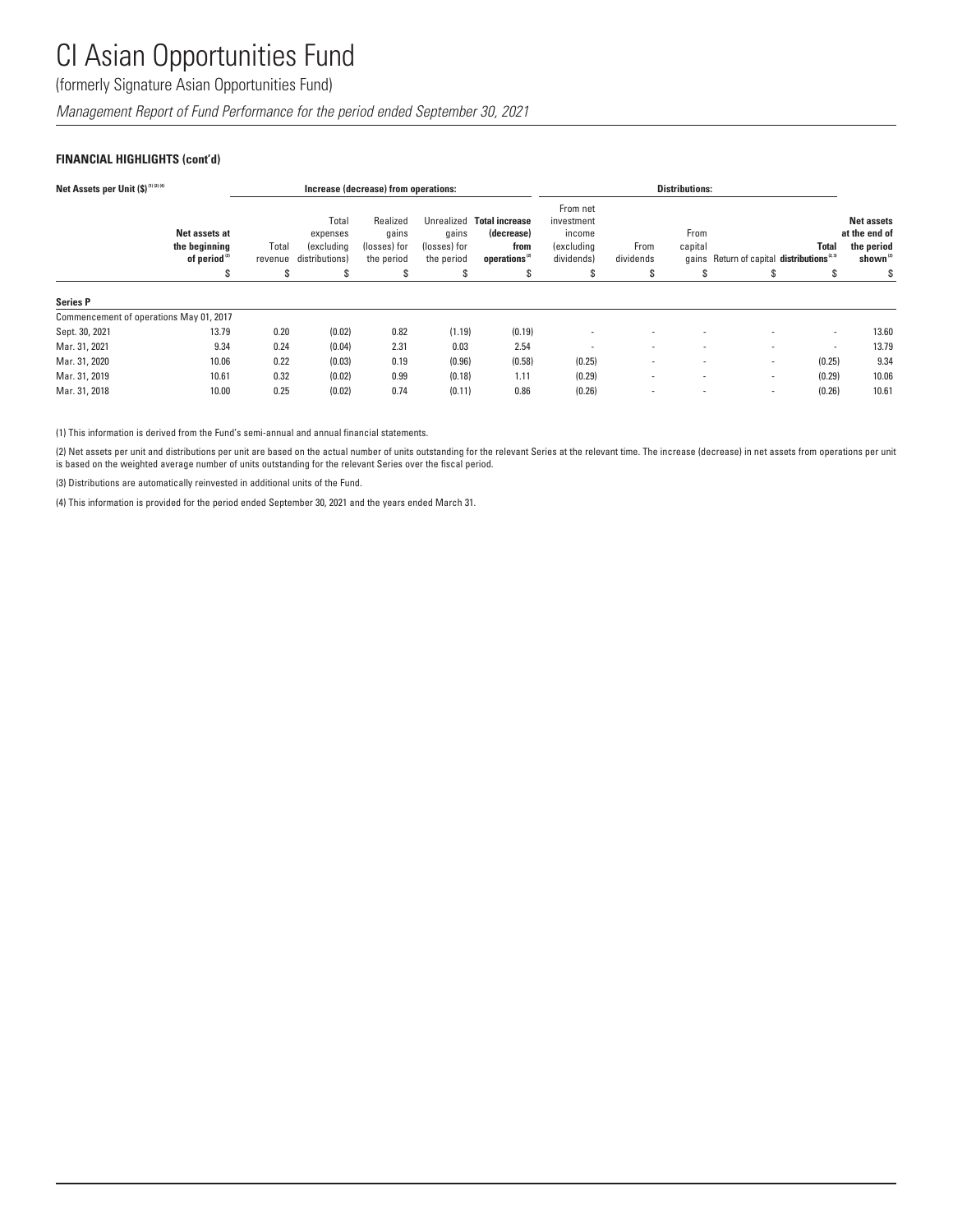(formerly Signature Asian Opportunities Fund)

*Management Report of Fund Performance for the period ended September 30, 2021*

## **FINANCIAL HIGHLIGHTS (cont'd)**

## **Ratios and Supplemental Data (1) (5) \***

|                                                                 |                                           | Number                                               | Management                                   |                                        | Management                                  | <b>Effective HST</b> |                                                                                            |                |
|-----------------------------------------------------------------|-------------------------------------------|------------------------------------------------------|----------------------------------------------|----------------------------------------|---------------------------------------------|----------------------|--------------------------------------------------------------------------------------------|----------------|
|                                                                 | <b>Total net</b><br>assets <sup>(5)</sup> | of units<br>outstanding $^{\scriptscriptstyle{(5)}}$ | expense ratio<br>before taxes <sup>(2)</sup> | Harmonized<br>sales tax <sup>(2)</sup> | expense ratio<br>after taxes <sup>(2)</sup> | rate for the         | Trading<br>period <sup>(2)</sup> expense ratio <sup>(3)</sup> turnover rate <sup>(4)</sup> | Portfolio      |
|                                                                 | \$000's                                   | 000's                                                | $\%$                                         | $\%$                                   | $\%$                                        | $\%$                 | $\%$                                                                                       | $\%$           |
| <b>Series A</b>                                                 |                                           |                                                      |                                              |                                        |                                             |                      |                                                                                            |                |
| Commencement of operations October 30, 1981                     |                                           |                                                      |                                              |                                        |                                             |                      |                                                                                            |                |
| Sept. 30, 2021                                                  | 23,351                                    | 965                                                  | 2.22                                         | 0.22                                   | 2.44                                        | 9.84                 | 0.44                                                                                       | 36.42          |
| Mar. 31, 2021                                                   | 25,241                                    | 1,018                                                | 2.22                                         | 0.22                                   | 2.44                                        | 9.81                 | 0.47                                                                                       | 98.86          |
| Mar. 31, 2020                                                   | 16,950                                    | 987                                                  | 2.22                                         | 0.22                                   | 2.44                                        | 9.71                 | 0.45                                                                                       | 99.52          |
| Mar. 31, 2019                                                   | 14,999                                    | 811                                                  | 2.22                                         | 0.22                                   | 2.44                                        | 9.74                 | 0.21                                                                                       | 99.37          |
| Mar. 31, 2018                                                   | 21,128                                    | 1,084                                                | 2.22                                         | 0.22                                   | 2.44                                        | 9.77                 | 0.13                                                                                       | 42.33          |
| Mar. 31, 2017                                                   | 25,515                                    | 1,441                                                | 2.22                                         | 0.22                                   | 2.44                                        | 9.83                 | 0.16                                                                                       | 40.65          |
| <b>Series E</b>                                                 |                                           |                                                      |                                              |                                        |                                             |                      |                                                                                            |                |
| Commencement of operations August 04, 2015                      |                                           |                                                      |                                              |                                        |                                             |                      |                                                                                            |                |
| Sept. 30, 2021                                                  | 529                                       | 37                                                   | 2.10                                         | 0.23                                   | 2.33                                        | 10.76                | 0.44                                                                                       | 36.42          |
| Mar. 31, 2021                                                   | 517                                       | 35                                                   | 2.10                                         | 0.21                                   | 2.31                                        | 9.99                 | 0.47                                                                                       | 98.86          |
| Mar. 31, 2020                                                   | 308                                       | 30                                                   | 2.10                                         | 0.21                                   | 2.31                                        | 10.00                | 0.45                                                                                       | 99.52          |
| Mar. 31, 2019                                                   | 512                                       | 47                                                   | 2.10                                         | 0.23                                   | 2.33                                        | 11.01                | 0.21                                                                                       | 99.37          |
| Mar. 31, 2018                                                   | 809                                       | 70                                                   | 2.10                                         | 0.24                                   | 2.34                                        | 11.19                | 0.13                                                                                       | 42.33          |
| Mar. 31, 2017                                                   | 196                                       | 19                                                   | 2.10                                         | 0.28                                   | 2.38                                        | 13.49                | 0.16                                                                                       | 40.65          |
| <b>Series EF</b>                                                |                                           |                                                      |                                              |                                        |                                             |                      |                                                                                            |                |
| Commencement of operations August 04, 2015                      |                                           |                                                      |                                              |                                        |                                             |                      |                                                                                            |                |
| Sept. 30, 2021                                                  | $\overline{1}$                            |                                                      | 1.10                                         | 0.14                                   | 1.24                                        | 13.00                | 0.44                                                                                       | 36.42          |
| Mar. 31, 2021                                                   | $\overline{1}$                            |                                                      | 1.10                                         | 0.14                                   | 1.24                                        | 13.00                | 0.47                                                                                       | 98.86          |
| Mar. 31, 2020                                                   | 11                                        | 1                                                    | 1.10                                         | 0.15                                   | 1.25                                        | 13.00                | 0.45                                                                                       | 99.52          |
| Mar. 31, 2019                                                   | 12                                        | 1                                                    | 1.10                                         | 0.16                                   | 1.26                                        | 13.89                | 0.21                                                                                       | 99.37          |
| Mar. 31, 2018                                                   | 12                                        | 1                                                    | 1.10                                         | 0.16                                   | 1.26                                        | 14.19                | 0.13                                                                                       | 42.33          |
| Mar. 31, 2017                                                   | 27                                        | 3                                                    | 1.10                                         | 0.14                                   | 1.24                                        | 13.29                | 0.16                                                                                       | 40.65          |
| <b>Series F</b>                                                 |                                           |                                                      |                                              |                                        |                                             |                      |                                                                                            |                |
| Commencement of operations August 08, 2000                      |                                           |                                                      |                                              |                                        |                                             |                      |                                                                                            |                |
| Sept. 30, 2021                                                  | 2,009                                     | 125                                                  | 1.22                                         | 0.11                                   | 1.33                                        | 8.74                 | 0.44                                                                                       | 36.42          |
| Mar. 31, 2021                                                   | 1,911                                     | 117                                                  | 1.22                                         | 0.10                                   | 1.32                                        | 8.29                 | 0.47                                                                                       | 98.86          |
| Mar. 31, 2020                                                   | 802                                       | 72                                                   | 1.22                                         | 0.10                                   | 1.32                                        | 8.42                 | 0.45                                                                                       | 99.52          |
| Mar. 31, 2019                                                   | 610                                       | 51                                                   | 1.22                                         | 0.12                                   | 1.34                                        | 9.51                 | 0.21                                                                                       | 99.37          |
| Mar. 31, 2018                                                   | 674                                       | 53                                                   | 1.22                                         | 0.12                                   | 1.34                                        | 10.22                | 0.13                                                                                       | 42.33          |
| Mar. 31, 2017                                                   | 637                                       | 55                                                   | 1.22                                         | 0.13                                   | 1.35                                        | 10.66                | 0.16                                                                                       | 40.65          |
| Series I                                                        |                                           |                                                      |                                              |                                        |                                             |                      |                                                                                            |                |
| Commencement of operations December 17, 2001<br>Sept. 30, 2021  |                                           | 192                                                  |                                              |                                        |                                             |                      |                                                                                            | 36.42          |
|                                                                 | 4,721                                     |                                                      |                                              |                                        |                                             |                      | 0.44                                                                                       |                |
| Mar. 31, 2021                                                   | 5,130                                     | 206                                                  |                                              |                                        |                                             |                      | 0.47                                                                                       | 98.86          |
| Mar. 31, 2020                                                   | 3,288                                     | 195                                                  |                                              |                                        |                                             |                      | 0.45                                                                                       | 99.52          |
| Mar. 31, 2019                                                   | 4,294                                     | 237                                                  |                                              |                                        |                                             |                      | 0.21                                                                                       | 99.37          |
| Mar. 31, 2018<br>Mar. 31, 2017                                  | 7,090<br>4,899                            | 371<br>282                                           |                                              |                                        |                                             |                      | 0.13<br>0.16                                                                               | 42.33<br>40.65 |
|                                                                 |                                           |                                                      |                                              |                                        |                                             |                      |                                                                                            |                |
| Series <sub>0</sub><br>Commencement of operations July 30, 2013 |                                           |                                                      |                                              |                                        |                                             |                      |                                                                                            |                |
| Sept. 30, 2021                                                  | 1,345                                     | 70                                                   | 0.15                                         | 0.02                                   | 0.17                                        | 10.73                | 0.44                                                                                       | 36.42          |
| Mar. 31, 2021                                                   | 1,278                                     | 66                                                   | 0.15                                         | 0.02                                   | 0.17                                        | 11.35                | 0.47                                                                                       | 98.86          |
| Mar. 31, 2020                                                   | 615                                       | 47                                                   | 0.15                                         | 0.02                                   | 0.17                                        | 11.39                | 0.45                                                                                       | 99.52          |
| Mar. 31, 2019                                                   | 706                                       | 50                                                   | 0.15                                         | 0.02                                   | 0.17                                        | 12.27                | 0.21                                                                                       | 99.37          |
| Mar. 31, 2018                                                   | 938                                       | 63                                                   | 0.15                                         | 0.02                                   | 0.17                                        | 12.08                | 0.13                                                                                       | 42.33          |
| Mar. 31, 2017                                                   | 390                                       | 29                                                   | 0.15                                         | 0.01                                   | 0.16                                        | 6.99                 | 0.16                                                                                       | 40.65          |
|                                                                 |                                           |                                                      |                                              |                                        |                                             |                      |                                                                                            |                |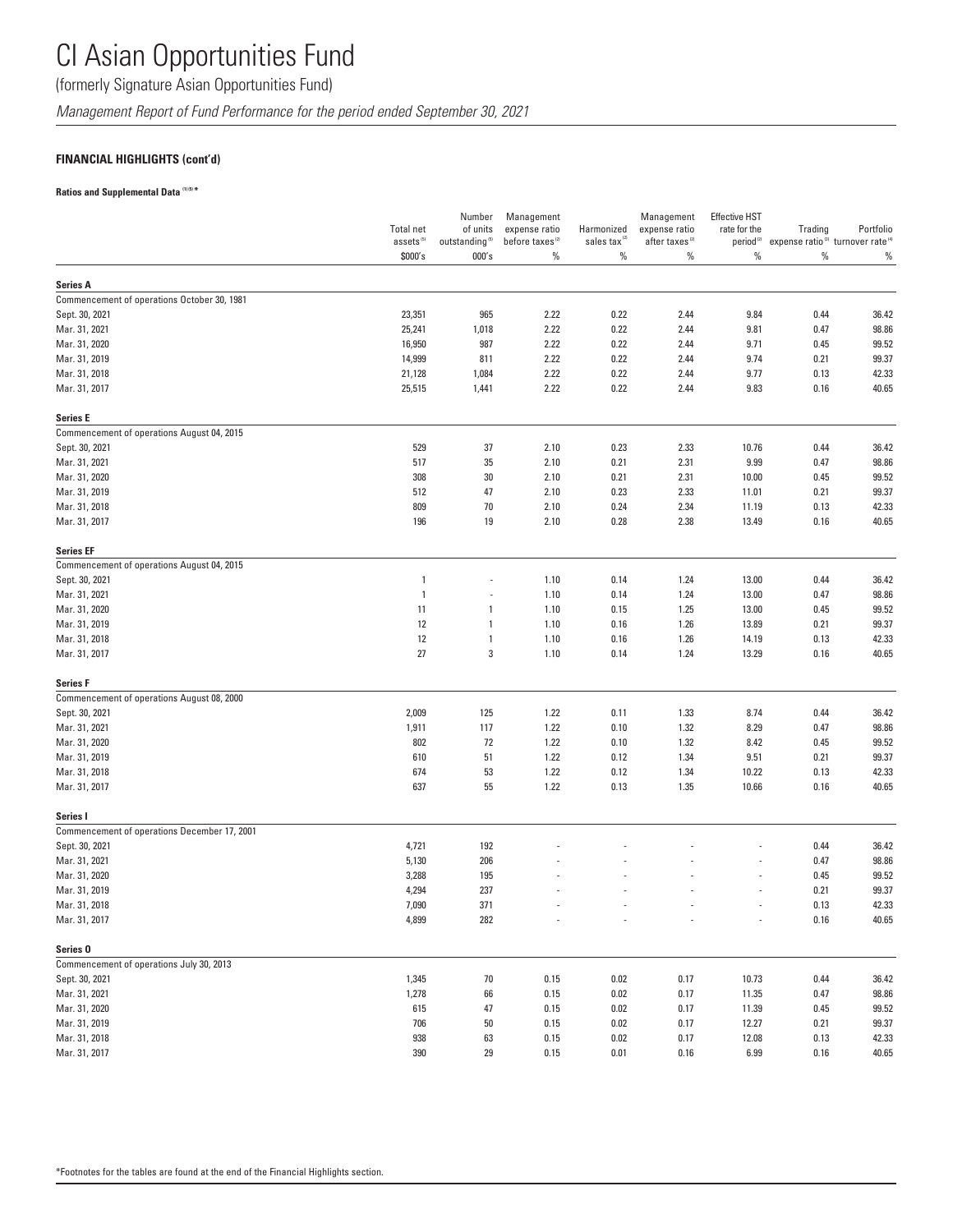(formerly Signature Asian Opportunities Fund)

*Management Report of Fund Performance for the period ended September 30, 2021*

### **FINANCIAL HIGHLIGHTS (cont'd)**

#### **Ratios and Supplemental Data (1) (5)**

|                                         | <b>Total net</b><br>assets <sup>(5)</sup><br>\$000's | Number<br>of units<br>outstanding <sup>(5)</sup><br>000's | Management<br>expense ratio<br>before taxes <sup>(2)</sup><br>% | Harmonized<br>sales tax<br>% | Management<br>expense ratio<br>after taxes <sup>(2)</sup><br>$\%$ | <b>Effective HST</b><br>rate for the<br>% | Trading<br>period <sup>(2)</sup> expense ratio <sup>(3)</sup> turnover rate <sup>(4)</sup><br>% | Portfolio<br>$\%$ |
|-----------------------------------------|------------------------------------------------------|-----------------------------------------------------------|-----------------------------------------------------------------|------------------------------|-------------------------------------------------------------------|-------------------------------------------|-------------------------------------------------------------------------------------------------|-------------------|
| <b>Series P</b>                         |                                                      |                                                           |                                                                 |                              |                                                                   |                                           |                                                                                                 |                   |
| Commencement of operations May 01, 2017 |                                                      |                                                           |                                                                 |                              |                                                                   |                                           |                                                                                                 |                   |
| Sept. 30, 2021                          | 364                                                  | 27                                                        | 0.22                                                            | 0.02                         | 0.24                                                              | 9.98                                      | 0.44                                                                                            | 36.42             |
| Mar. 31, 2021                           | 359                                                  | 26                                                        | 0.22                                                            | 0.02                         | 0.24                                                              | 11.72                                     | 0.47                                                                                            | 98.86             |
| Mar. 31, 2020                           | 51                                                   | 5                                                         | 0.22                                                            | 0.03                         | 0.25                                                              | 12.82                                     | 0.45                                                                                            | 99.52             |
| Mar. 31, 2019                           | 48                                                   | 5                                                         | 0.22                                                            | 0.03                         | 0.25                                                              | 13.00                                     | 0.21                                                                                            | 99.37             |
| Mar. 31, 2018                           | 11                                                   |                                                           | 0.22                                                            | 0.03                         | 0.25                                                              | 13.00                                     | 0.13                                                                                            | 42.33             |

(1) This information is derived from the Fund's semi-annual and annual financial statements.

(2) Management expense ratio is calculated based on expenses charged to the Fund (excluding commissions and other portfolio transaction costs) and is expressed as an annualized percentage of daily average net assets for the period, including the Fund's proportionate share of any underlying fund(s) expenses, if applicable. The Effective HST tax rate is calculated using the attribution percentage for each province based on unitholder residency and can be different from 13%.

(3) The trading expense ratio represents total commissions and other portfolio transaction costs expressed as an annualized percentage of daily average net assets during the period, including the Fund's proportionate share of such expenses of any underlying fund(s), if applicable.

(4) The Fund's portfolio turnover rate indicates how actively the Fund's portfolio advisor manages its portfolio investments. A portfolio turnover rate of 100% is equivalent to the Fund buying and selling all of the securities in its portfolio once in the course of the fiscal period. The higher a Fund's portfolio turnover rate in a period, the greater the trading costs payable by the Fund in the period, and the greater the chance of an investor receiving taxable capital gains in the period. There is not necessarily a relationship between a higher turnover rate and the performance of a Fund. Portfolio turnover rate is calculated by dividing the lesser of the cost of purchases and the proceeds of sales of portfolio securities for the period, and excluding cash and short-term investments maturing in less than one year, and before assets acquired from a merger, if applicable, by the average of the monthly fair value of investments during the period.

(5) This information is provided for the period ended September 30, 2021 and the years ended March 31.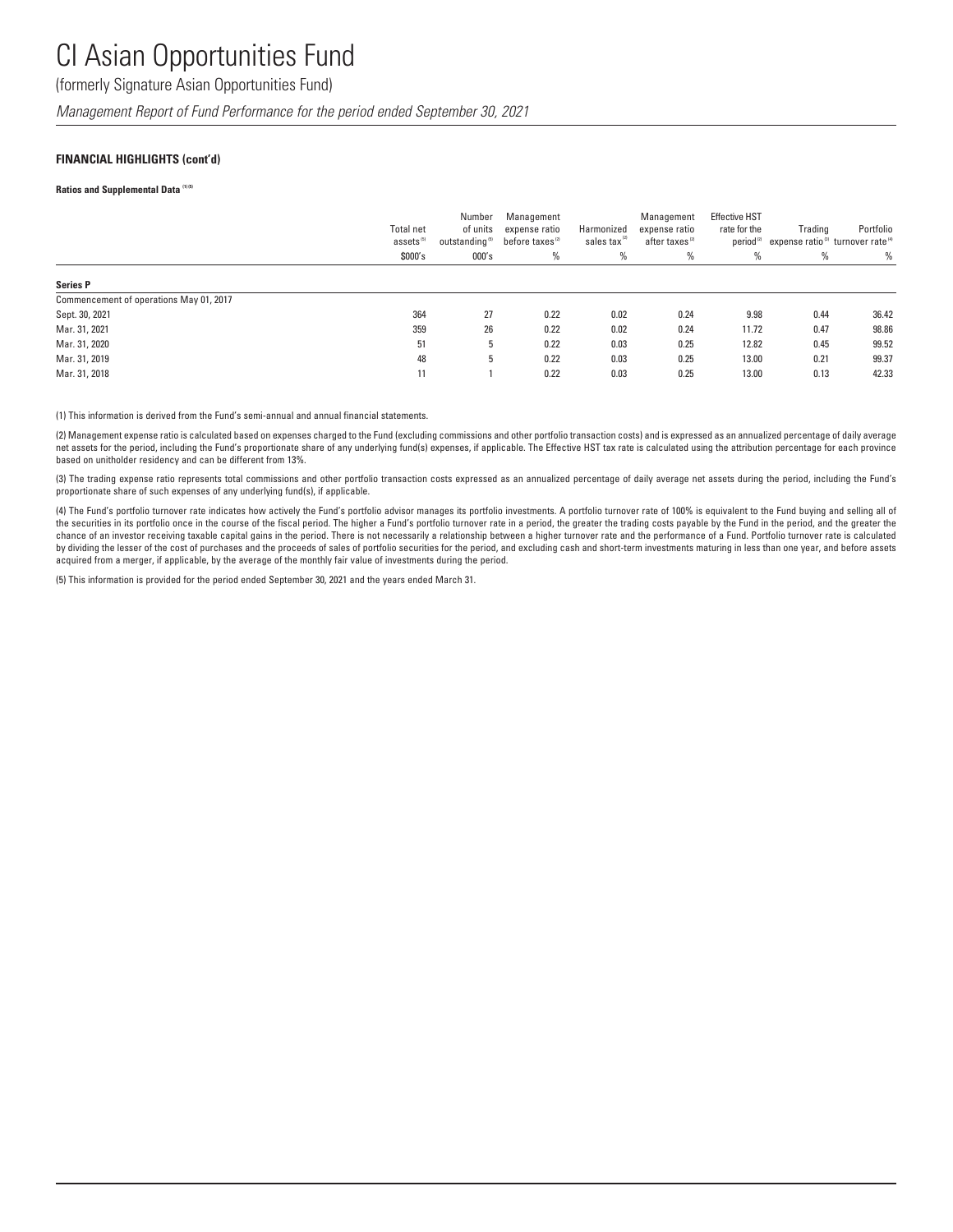(formerly Signature Asian Opportunities Fund)

*Management Report of Fund Performance for the period ended September 30, 2021*

## **PAST PERFORMANCE**

This section describes how the Fund has performed in the past. Remember, past returns do not indicate how the Fund will perform in the future. The information shown assumes that distributions made by the Fund in the periods shown were reinvested in additional units of the relevant Series of the Fund. In addition, the information does not take into account sales, redemption, distribution or other optional charges that would have reduced returns or performance.

### *Year-by-Year Returns*

The following charts show the Fund's semi-annual and annual performance for each of the periods shown and illustrate how the Fund's performance has changed from period to period. In percentage terms, the charts show how much an investment made on the first day of each financial period would have grown or decreased by the last day of each financial period, except where noted.





1 2016 return is for the period from August 4, 2015 to March 31, 2016. 2 2014 return is for the period from July 30, 2013 to March 31, 2014. 3 2018 return is for the period from May 1, 2017 to March 31, 2018.